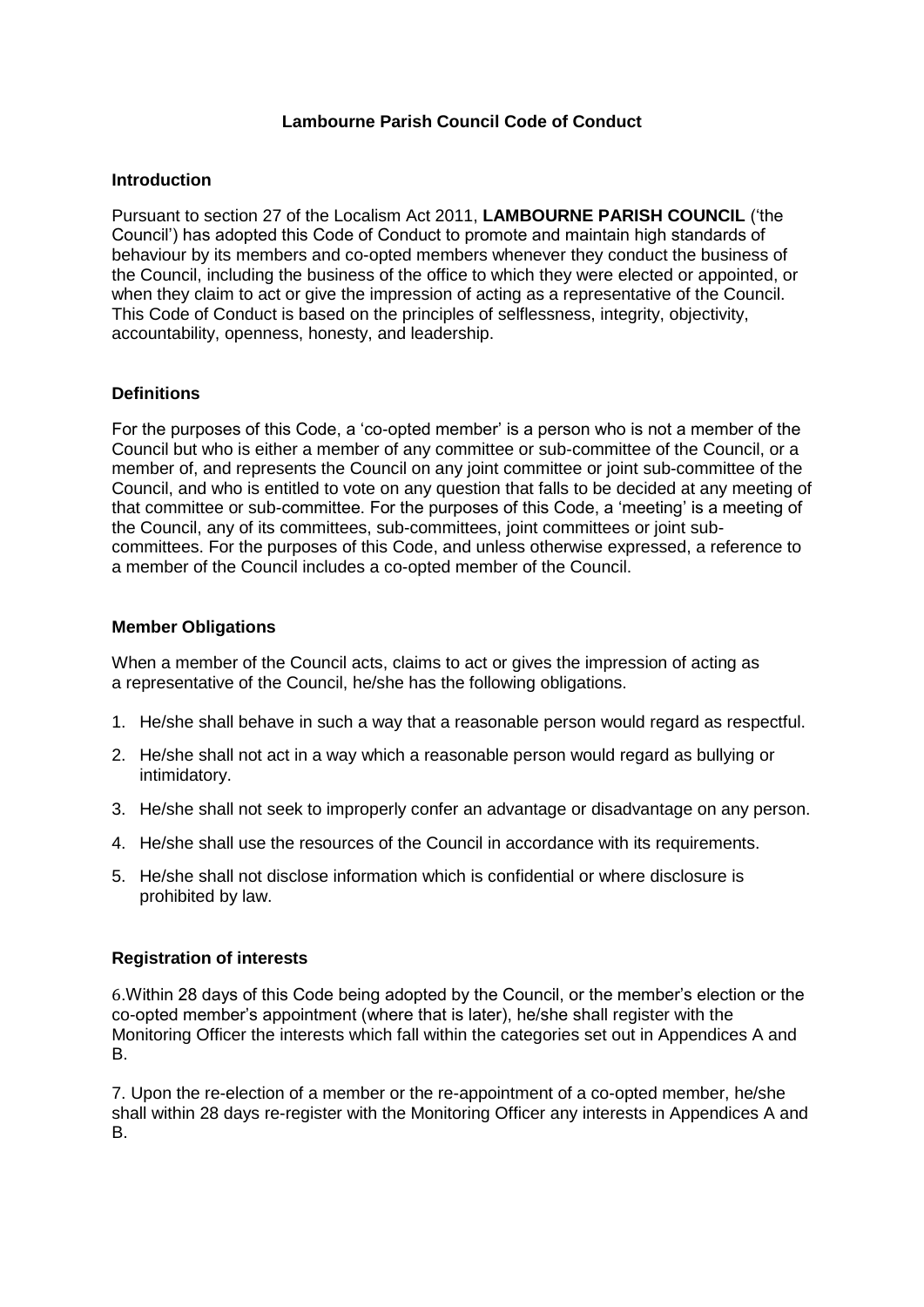A member shall register with the Monitoring Officer any change to interests or new interests in Appendices A and B within 28 days of becoming aware of it. A member need only declare the existence but not the details of any interest which the Monitoring Officer agrees is a 'sensitive interest'. A sensitive interest is one which, if disclosed on a public register, could lead the member or a person connected with the member to be subject to violence or intimidation.

### *Declaration of interests at meetings*

- 1. Where a matter arises at a meeting which relates to an interest in Appendix A the member shall not participate in a discussion or vote on the matter. He/she only has to declare what his/her interest is if it is not already entered in the member's register of interests or if he/she has not notified the Monitoring Officer of it.
- 2. Where a matter arises at a meeting which relates to an interest in Appendix A which is a sensitive interest, the member shall not participate in a discussion or vote on the matter. If it is a sensitive interest which has not already been disclosed to the Monitoring Officer, the member shall disclose he/she has an interest but not the nature of it.
- 3. Where a matter arises at a meeting which relates to an interest in Appendix B, the member shall not vote on the matter. He/she may speak on the matter only if members of the public are also allowed to speak at the meeting.
- 4. A member only has to declare his/her interest in Appendix B if it is not already entered in his/her register of interests or he/she has not notified the Monitoring Officer of it or if he/she speaks on the matter. If he/she holds an interest in Appendix B which is a sensitive interest not already disclosed to the Monitoring Officer, he/she shall declare the interest but not the nature of the interest.
- 5. Where a matter arises at a meeting which relates to a financial interest of a friend, relative or close associate (other than an interest in Appendix A), the member shall disclose the nature of the interest and not vote on the matter. He/she may speak on the matter only if members of the public are also allowed to speak at the meeting. If it is a 'sensitive interest' the member shall declare the interest but not the nature of the interest.

### **Dispensations**

15. On a written request made to the Council's proper officer, the Council may grant a member a dispensation to participate in a discussion and vote on a matter at a meeting even if he/she has an interest in Appendices A and B if the Council believes that the number of members otherwise prohibited from taking part in the meeting would impede the transaction of the business; or it is in the interests of the inhabitants in the Council's area to allow the member to take part or it is otherwise appropriate to grant a dispensation.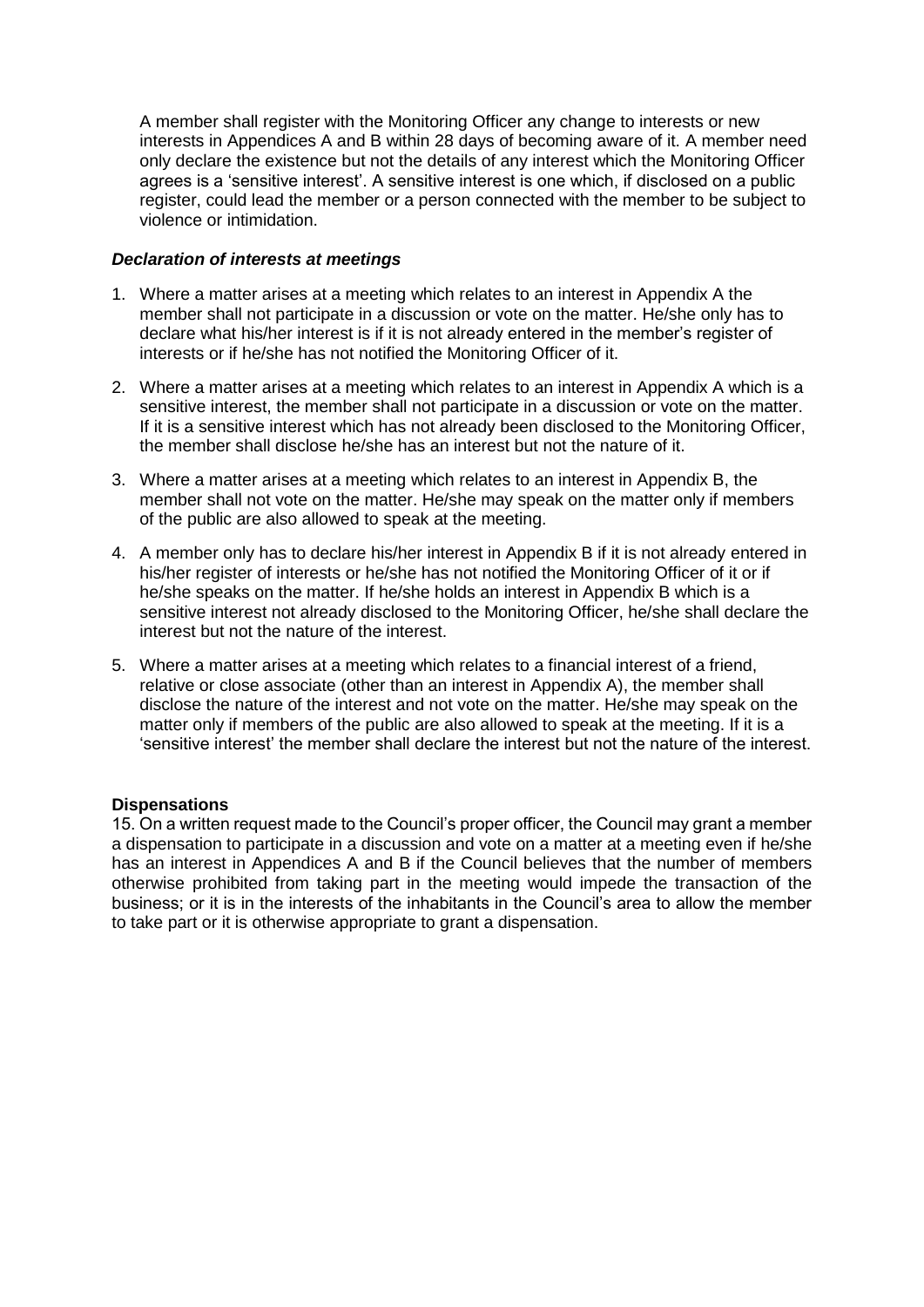## **Appendix A**

Interests described below.

Employment, office, trade, profession or any employment, office, trade, profession or Vocation carried on for profit or gain.

Sponsorship Any payment or provision of any other financial benefit (other than from the Council) made to the member during the 12 month period ending on the latest date referred to in paragraph 6 above for expenses incurred by him/her in carrying out his/her duties as a member, or towards his/her election expenses.

This includes any payment or financial benefit from a trade union within the meaning of the Trade Union and Labour Relations (Consolidation) Act 1992.

Contracts Any contract made between the member or his/her spouse or civil partner or the person with whom the member is living as if they were spouses/civil partners (or a firm in which such person is a partner, or an incorporated body of which such person is a director<sup>\*</sup> or a body that such person has a beneficial interest in the securities of\*) and the Council -(a) Under which goods or services are to be provided or works are to be executed; and (b) Which has not been fully discharged.

Land Any beneficial interest in land which is within the area of the Council. 'Land' excludes an easement, servitude, interest or right in or over land which does not give the member or his/her spouse or civil partner or the person with whom the member is living as if they were spouses/civil partners (alone or jointly with another) a right to occupy or to receive income.

Licences Any licence (alone or jointly with others) to occupy land in the area of the Council for a month or longer.

Corporate Tenancies Any tenancy where (to the member's knowledge)—

(a) The landlord is the Council; and

(b) the tenant is a body that the member, or his/her spouse or civil partner or the person with whom the member is living as if they were spouses/civil partners is a partner of or a director\*of or has a beneficial interest in the securities\* of. Securities any beneficial interest in securities\* of a body where—

(a) That body (to the member's knowledge) has a place of business or land in the area of the Council; and

(b) Either—

(i) The total nominal value of the securities\* exceeds £25,000 or one hundredth of the total issued share capital of that body; or

(ii) if the share capital of that body is of more than one class, the total nominal value of the shares of any one class in which the member, or his/her spouse or civil partner or the person with whom the member is living as if they were spouses/civil partners has a beneficial interest exceeds one hundredth of the total issued share capital of that class.